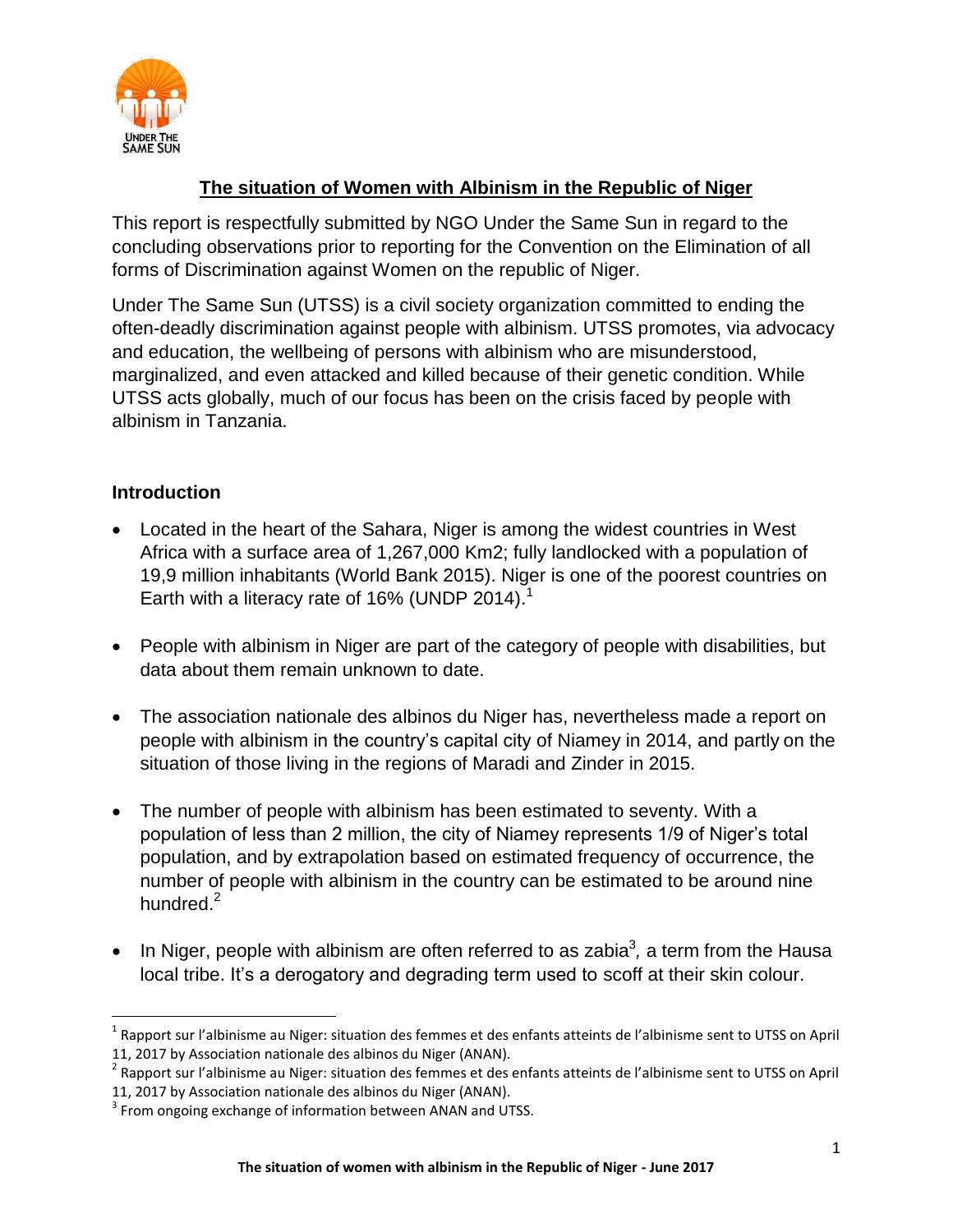

### **What is Albinism?**

- Albinism is a rare, non-contagious, genetically inherited condition characterized by a lack of pigmentation in the hair, skin and eyes. It occurs regardless of ethnicity or gender. Both parents must carry the gene for it to be passed on, even if neither have albinism themselves. In Africa it is estimated that 1 in every 5,000 to 15,000 people have albinism with some populations having estimates as high as 1 in 1,000. $4$
- Almost everyone with albinism is visually impaired. While most can read large print and don't require Braille, they often cannot see a blackboard in a regular classroom.
- With no melanin or pigment for protection, skin burns immediately in the sun. Most African children with albinism have severely sun-damaged skin, acquiring dramatic, visible skin damage at an early age. 5 Fatal skin cancer will claim the vast majority before they reach 30 to 40 years of age. There is little awareness of the need for sun protection and sunscreen is not commonly available or affordable in most African countries.
- In countries where the population has dark-coloured skin, hair and eyes, children with albinism stand out, making them targets of taunts, discrimination and dangerous myths. Moreover, structural barriers prevent full participation in society on an equal basis with others.

### **The situation of women with albinism**

l

• The situation of women with albinism in Niger is characterized by the following<sup>6</sup>:

<sup>&</sup>lt;sup>4</sup> Preliminary Report of the United Nations High Commissioner for Human Rights, "Persons with Albinism," September 12, 2013 at para 14,

[http://www.ohchr.org/EN/HRBodies/HRC/RegularSessions/Session24/Documents/A\\_HRC\\_24\\_57\\_ENG.d](http://www.ohchr.org/EN/HRBodies/HRC/RegularSessions/Session24/Documents/A_HRC_24_57_ENG.doc) [oc](http://www.ohchr.org/EN/HRBodies/HRC/RegularSessions/Session24/Documents/A_HRC_24_57_ENG.doc), and Esther S. Hong, Hajo Zabeed, Michael H. Repacholi, "Albinism in Africa as public health issue", BMC Public Health, vol. 6, No. 212 (August 2006)[. www.biomedcentral.com/1471-2458/6/212](http://www.biomedcentral.com/1471-2458/6/212)

<sup>&</sup>lt;sup>5</sup> Yakubu, Alkassim, Mabogunje and Oluwatope. "Skin Cancer in African Albinos" Acta Oncologica, Vol. 32, No. 6, pp. 621-622. 1993.

 $^6$  Rapport sur l'albinisme au Niger: situation des femmes et des enfants atteints de l'albinisme sent to UTSS on April 11, 2017 by Association nationale des albinos du Niger (ANAN).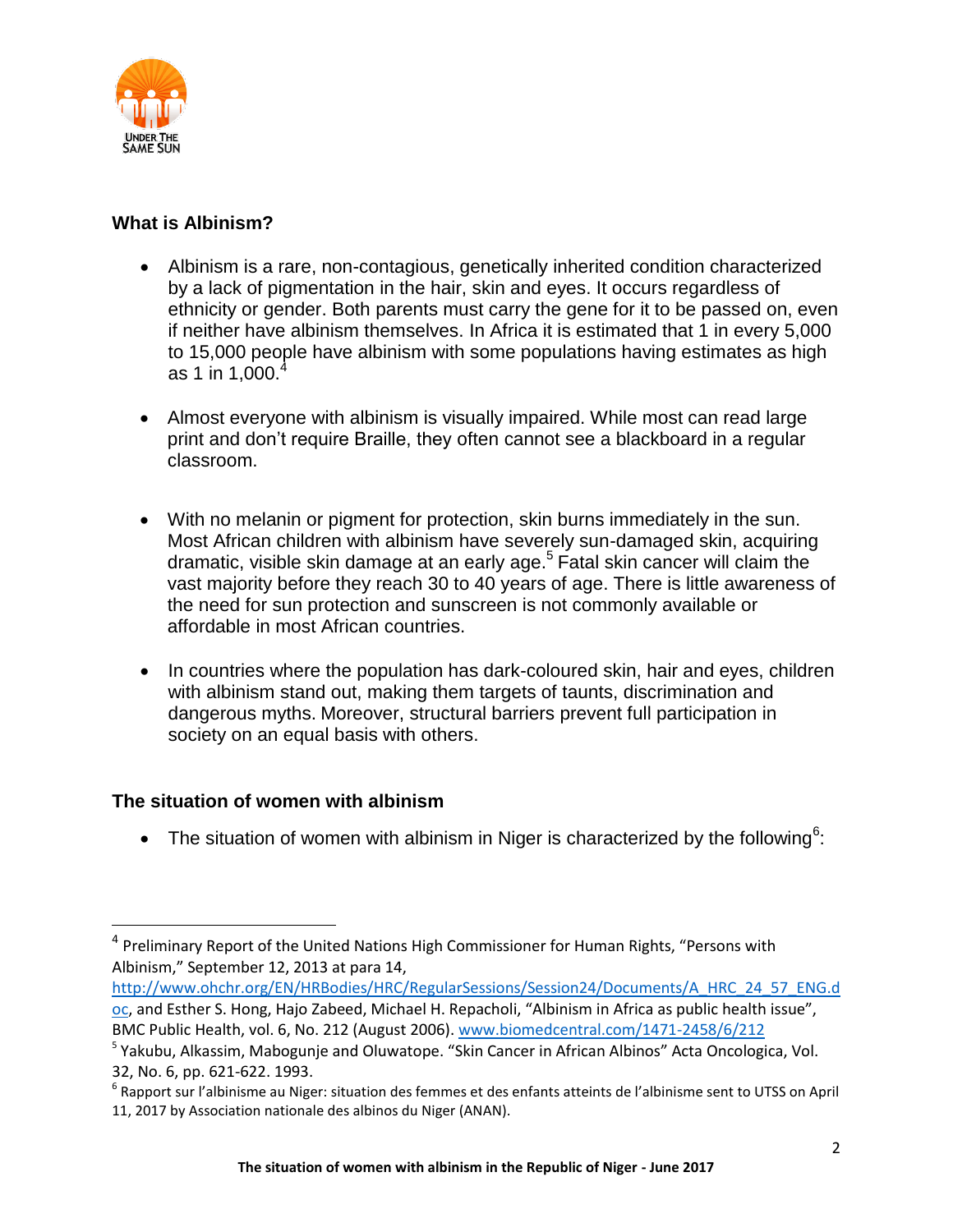

- $\triangleright$  Considered as people with disabilities, women with albinism live in very precarious conditions with very limited access to basic social services i.e. health, education and employment.
- $\triangleright$  Very harsh weather conditions: the average annual temperatures in Niger are very high, reaching their highest peak in March, April, May with 45°C.
- $\triangleright$  Stigmatization: like males with albinism, marriage is even more challenging for women with albinism in the Nigerien society. This can be very damaging socially especially in a society where marriage determines social privileges.

### **The situation of children with albinism**

- Their situation is characterized by the following aspects<sup>7</sup>:
	- $\geq 90\%$  of the families of children with albinism live in poverty.
	- $\triangleright$  At school level, children with albinism face stigmatization by schoolmates and sometimes teachers.
	- $\triangleright$  The major problem faced by students with albinism in primary and secondary schools is vision impairment combined to the ignorance of teachers of how to address their specific needs in the classrooms and at school.
	- $\triangleright$  Constantly hostile weather conditions, detrimental to the physical health of people with albinism as explained above.

### **Applicable Human Rights Instruments**

l

- Until recently, albinism was unacknowledged by human rights statutes. But in 2013 and 2014 The United Nations Human Rights Council adopted resolutions 23/13, 24/33 and 26/10 and the African Commission on Human and Peoples' Rights adopted resolution 263 calling for the prevention of attacks and discrimination against persons with albinism. On 18 December 2014, the General Assembly adopted resolution 69/170, proclaiming every June 13th as International Albinism Awareness Day.
- Lately, in May 2017, the African Commission on Human and Peoples' Rights, on its 60th Ordinary Session in Niger, issued a communiqué that included a groundbreaking endorsement of a continental action plan to address albinism.

<sup>&</sup>lt;sup>7</sup> Rapport sur l'albinisme au Niger: situation des femmes et des enfants atteints de l'albinisme sent to UTSS on April 11, 2017 by Association nationale des albinos du Niger (ANAN).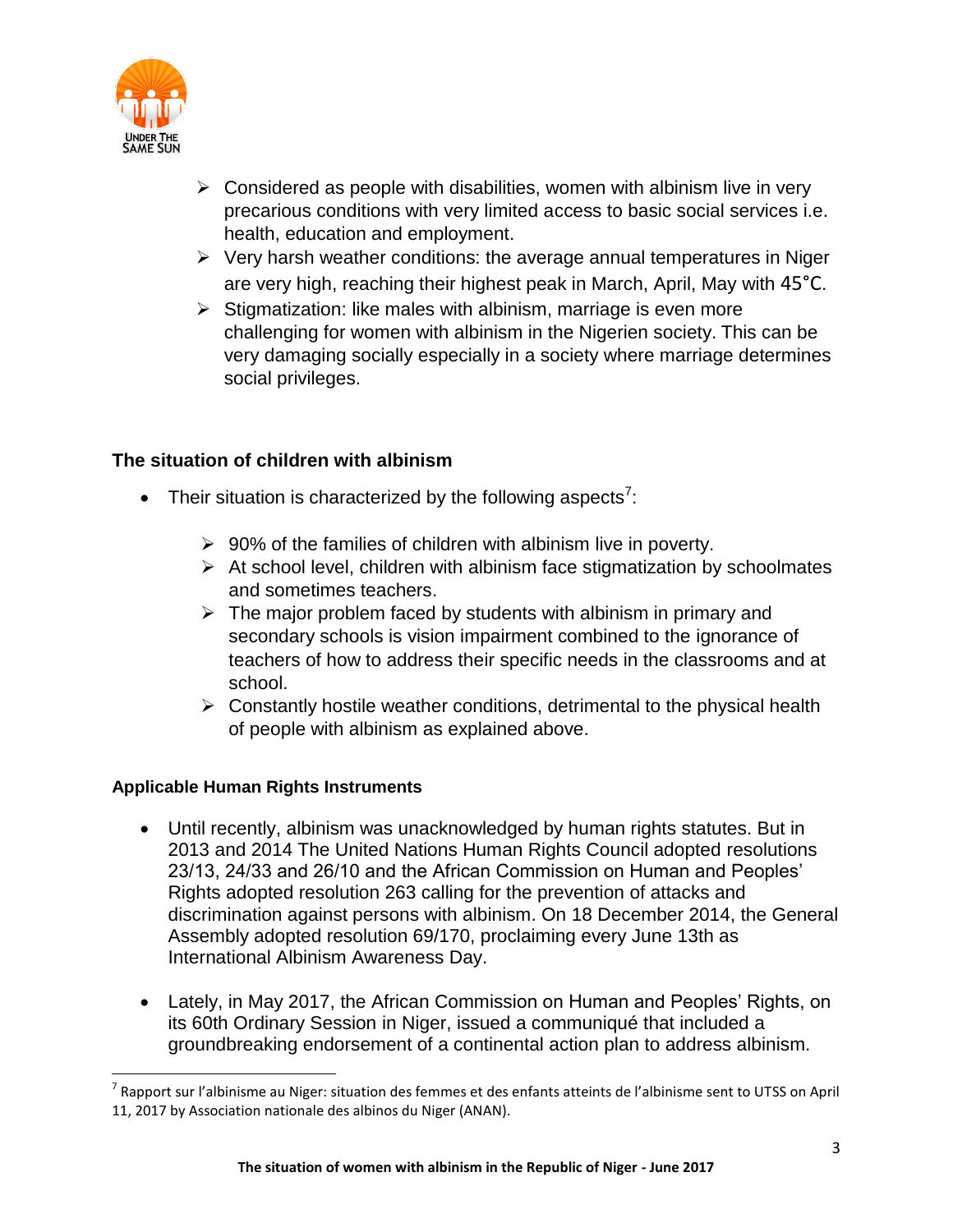

 $\overline{a}$ 

This action plan maps out concrete, achievable, and time-bound measures to prevent violence against people with albinism, protect and uphold human rights, hold governments to account, and combat systemic and societal discrimination related to albinism. The official resolution is expected soon.

- As well, the Constitution of the Republic of Niger contains articles which clearly apply to the situation of women in general and to women with albinism in particular. For example:
	- $\triangleright$  article 22 states "The State endeavours to eliminate all forms of discrimination against women, young girls and people with disabilities. Public policies assure their full empowerment and participation in local development."
	- $\triangleright$  article 26 further states that the State endeavours to create access of equal opportunities to people with disabilities for the purposes of their promotion and social rehabilitation.
	- $\triangleright$  another article (article 33) mentions "No one can be subject to discrimination at their workplace."
	- $\triangleright$  article 100 states:" the law determines the fundamental principles [...] of the protection of the elderly and the integration of people with disabilities.

### **Violence against people with albinism in Niger**

- In Niger there have been one recorded missing and presumed dead over the last five years.<sup>8</sup> This is part of a wider pattern of murders and attacks across sub-Saharan Africa. Since 2006 there have been 522 reports of violence against people with albinism across 28 countries, including 191 killings, 331 abductions, mutilations, rapes and grave violations. $9$
- On the 17th day of the 2012 Islamic month of Ramadan in Niger (likely August 6, 2012), a young man born with albinism in 1986 by the name of Seyni Hama went missing in the ward of Dar es Salam in the capital city of Niamey, Niger. He has not been seen since. On September 13 & 20, 2014, Ms. Kadidjatou Moumouni, leader and founder of the association of persons with albinism in Niger interviewed the victims' family and neighbours to confirm Seyni's disappearance. Both parties told her that the abduction did in fact take place. At the time Seyni went missing, his family reported the case to the Police who did their

 $^8$  Report provided to UTSS by Ms. Kadidjatou Moumouni, the chairperson of the Association nationale des albinos du Niger (ANAN)

 $^{9}$  Reported Attacks of Persons with Albinism (PWA) – 1 Page Summary Date of report: May 8, 2017 http://underthesamesun.com/sites/default/files/Attacks%20of%20PWA%20-%201%20page\_0.pdf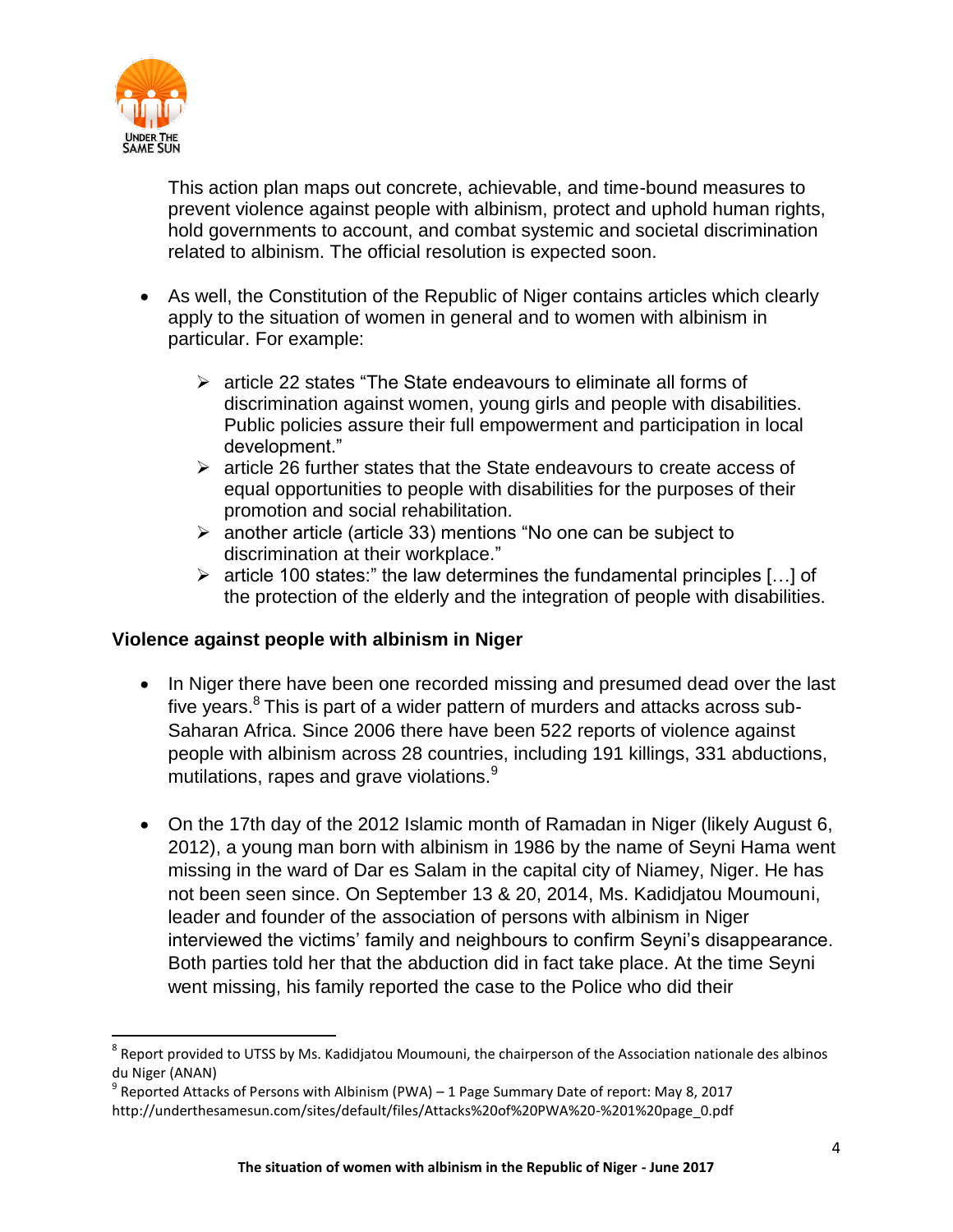

investigation, but sadly were not able to find him. Two of Seyni's brothers also have albinism  $10$ 

- In addition to this, some cases of discrimination against women with albinism in Niger have been brought to our attention recently by the albinism group Association nationale des albinos du Niger.
	- $\triangleright$  The first case is that of a woman with albinism who graduated in secretarial studies. She was promised a job of secretary in a law office. The day she showed up for the job, she was turned away by the potential employer who promised to call her back. She was never called back, and the reasons remain unclear to date.
	- $\triangleright$  The second case is that of another young woman with albinism who was denied access to a sewing apprenticeship workroom in a rather offending manner due to her vision impairment.
	- $\triangleright$  The third case is about a young school girl with albinism who was expelled by the headmaster of a school in Tillabéry, not for her bad academic performances but for her vision challenges. The headmaster explained that she could not study well since she could not see well. Her family has now relocated to Niamey. She has now grown up and can only undergo a vocational training, thus missing her normal education.

### **Recommendations**

### **Collect data**

l

- The Government of Niger should investigate, collect and publish data about discrimination, attacks, murders, abductions, assaults and other incidents involving Nigeriens with albinism including women with albinism. As well, information should be kept on investigations, arrests, charges, prosecutions, trials and convictions for perpetrators of violence against women with albinism. Information on attacks is sparse yet there is no guarantee that attacks are not happening. Better data is needed. Often, albinism NGOs in Africa have limited capacity to investigate reports as they are often volunteer-based, grossly underresourced and members have minimal training in human rights approaches
- Albinism NGOs should be funded to collect data to increase response rates and build confidence among the population with albinism. Data should be stored

 $10$  On September 20, 2014, UTSS interviewed Ms. Kadidjatou Moumouni, leader and founder of the PWA group in Niger; ANAN Niger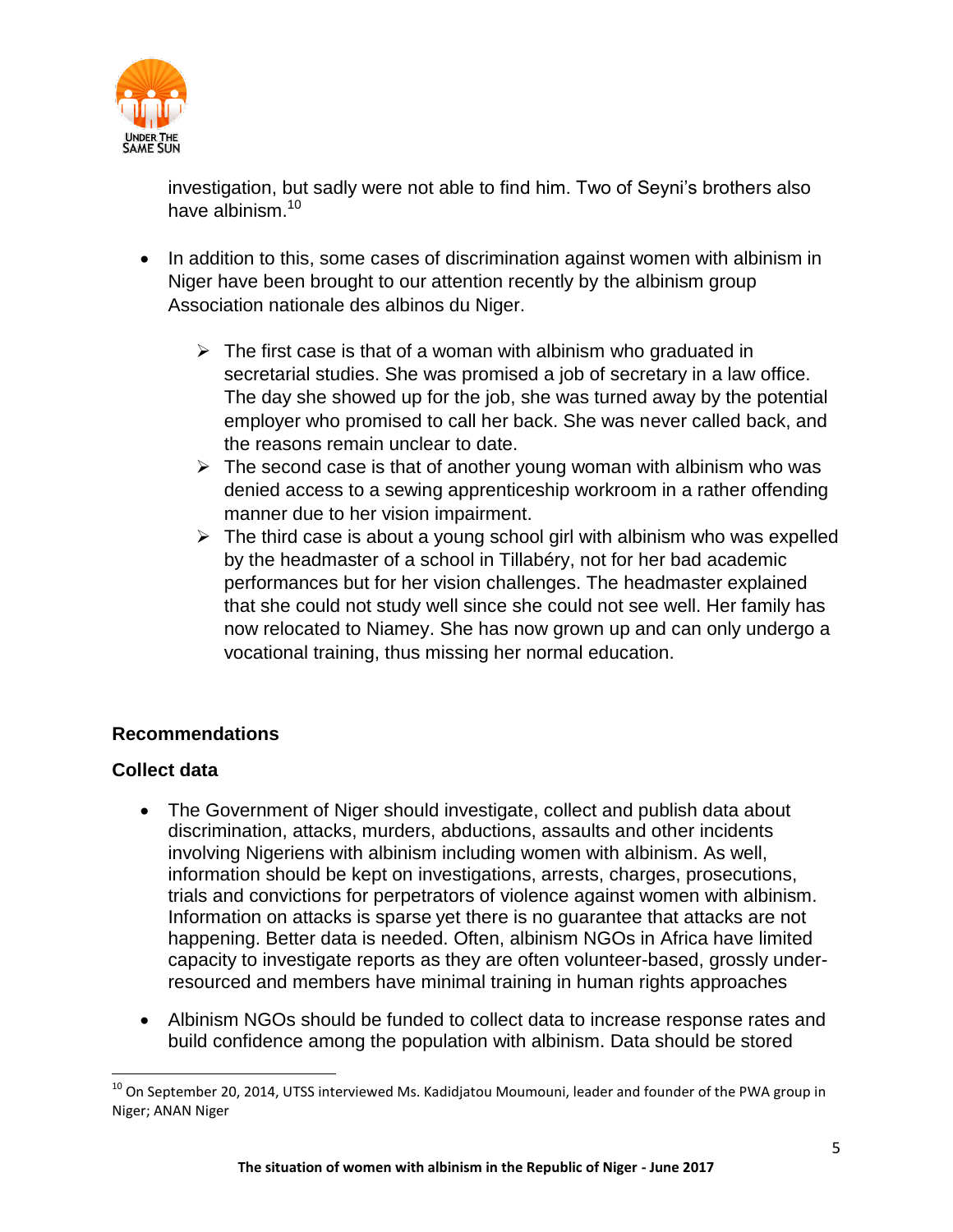

securely, so as not to provide information for those interested in profiting from the trade in body parts of persons with albinism.

#### **Raise awareness**

- The Government of Niger should work with albinism civil society groups to build on the success of awareness-raising campaigns conducted in recent years, such as the seminar organized by the Association Nationale des Albinos du Niger during the World Disability Day on December 3<sup>rd</sup> 2015 in Niamey. The seminar aimed at educating regional primary and secondary school leaders and many other actors from heath, social protection and disability sectors on the education of students with albinism. At the end of the seminar, all participants became aware of the actual challenges pertaining to albinism, particularly the difficulties faced at school by students with albinism. In addition, commitments were made from all sides to take concrete steps at all levels to raise awareness and educate teachers and educators on albinism.
- Such seminars and workshops are to be encouraged and supported by the government.
- Albinism awareness TV and radio spots, seminars, "in-person" encounters and public health campaigns should be produced to raise awareness about the condition and its stigma and to humanize and normalize albinism. Family members, legal guardians, caregivers, youth, schools, labour organizations, communities, community leaders, the media and other civil society organizations should be targeted with de-mythologizing messages about human dignity and respect, focusing on simple medical explanations, offering easy ways to live with and care for the condition.
- Therefore, Under The Same Sun applauds and encourages the Radio albinism awareness-raising show aired on the National Radio ORTN with the close cooperation of the Association nationale des albinios du Niger. every June 13 since 2016.

#### **Protect Health– particularly prevent early deaths to skin cancer**

 Sunscreen should be on the national list of essential medicines in the same manner as anti-retroviral are for people with HIV.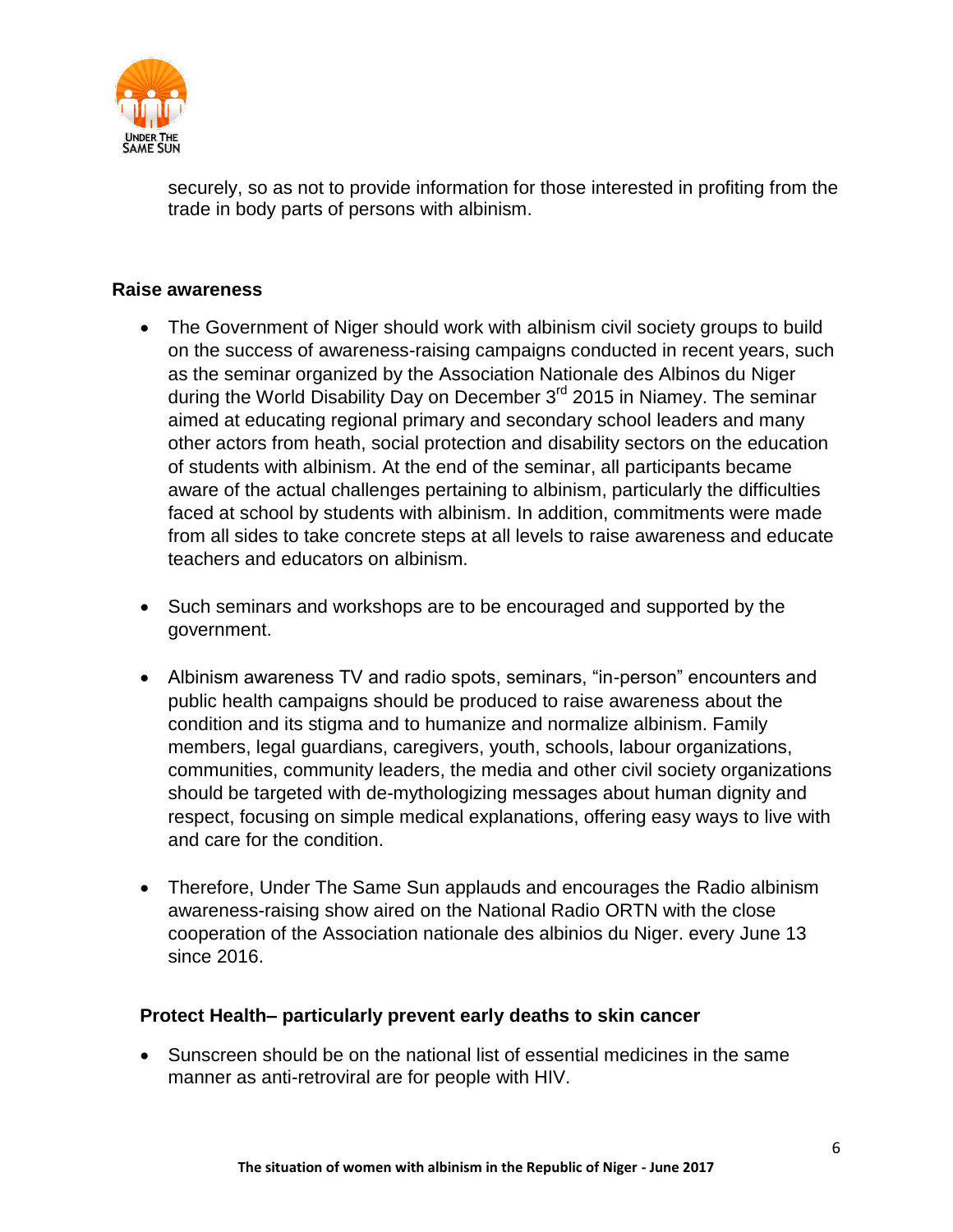

- The Government of Niger should make sunscreen and sun protective garments more readily available to Nigeriens with albinism – including women with albinism and mothers of children with albinism. The vast majority of Africans with albinism will die from skin cancer. Sun protection awareness and materials are urgently needed.
- Sunscreen is prohibitively expensive and hard to access for most that need it. Sunscreen should be imported or manufactured and subsidized by the Government of Niger. Distribution should occur in partnership with albinism civil society groups like the Association nationale des albinos du Niger (ANAN).
- UTSS co-operates a local sunscreen production unit and a garment manufacturing shop at the Regional Dermatology Training Centre, Kilimanjaro Christian Medical Training Centre, in Tanzania. Persons with albinism are employed at this facility. UTSS is available to provide advice to Niger about creating such local indoor employment opportunities that produce sun protection clothing.
- UTSS congratulates the young and dynamic albinism group Association nationale des albinos du Niger on the success of International Albinism Awareness Day 2016 and 2017.
- The Government of Niger could also consider as a model the health services of Standing Voice, a Tanzania and UK-based NGO with a specialization in mobile clinics targeting persons with albinism in both rural and urban settings. Standing Voice could provide requisite training to health care providers such as ophthalmologists and dermatologists in Niger.

### **Partner with NGOs**

- Civil society groups and NGOs are partners in the successful implementation of any of the above recommendations. Thus, their activity should be enabled.
- NGOs like Under the Same Sun can be key partners for the Government of Niger as well as local actors like the Association nationale des albinos du Niger (ANAN).

#### **Invest in training and education**

 The Government of Niger should invest in training and education for women and girls with albinism. Education is the key to future indoor employment and the associated possibility of avoiding a short life expectancy due to skin cancer.